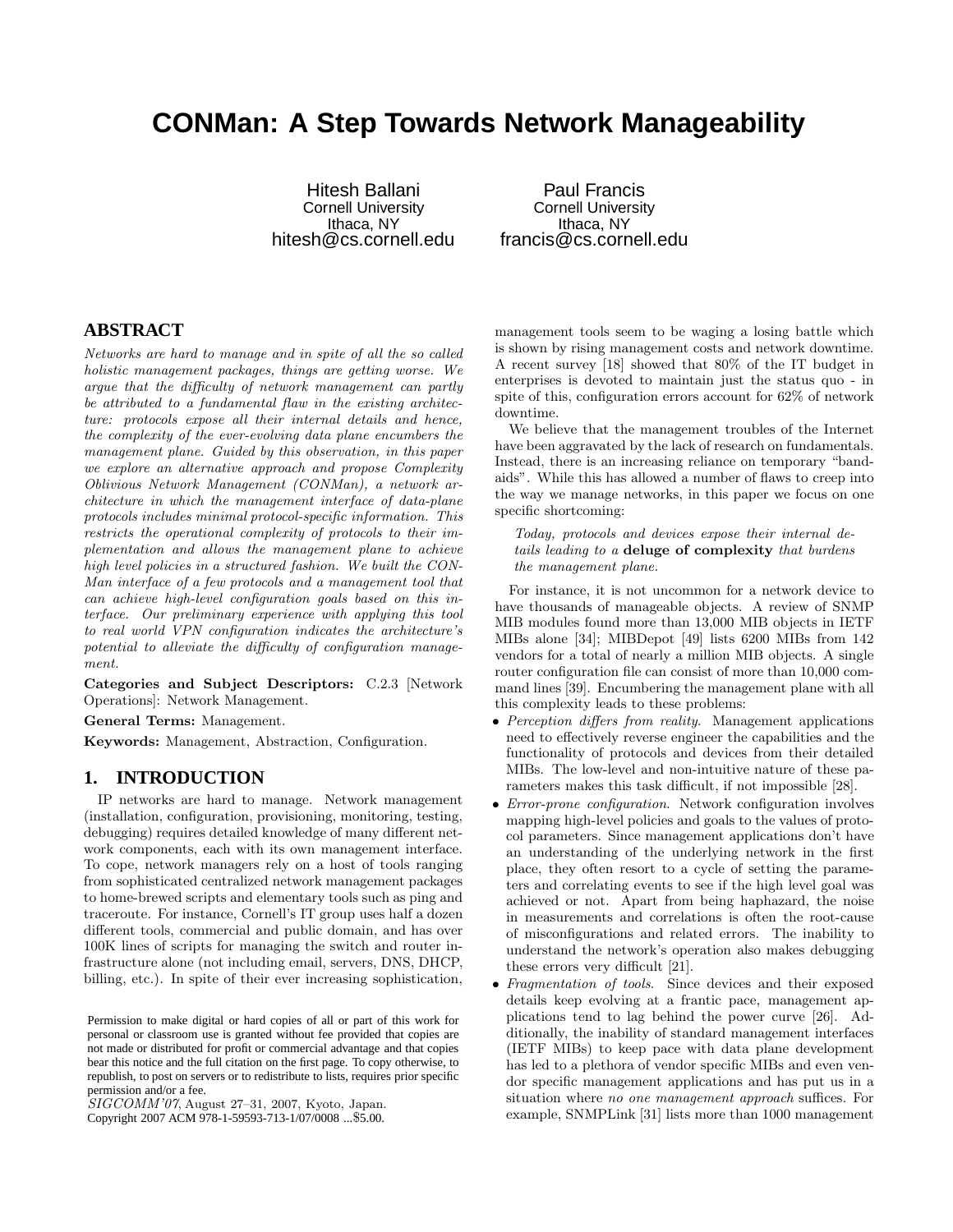applications, many of them being vendor specific command line or HTML-based tools. Hence, the Internet management plane doesn't have anything analogous to the IP "thin waist" around which the Internet data-plane is built.

• Lack of dependency maintenance. Management state is highly inter-dependent. These dependencies are not reflected in the existing set-up; thus, when a low-level value changes, the appropriate dependent changes don't always happen [28]. Instances of improper filtering because the address assigned to some machine changed, or the application was started on some other port are very common. Recent work details the challenges involved in tracking such dependencies in the existing set-up [29] and gives examples of how failure to track them leads to problems in large networks [20].

These shortcomings indicate that an (extreme) alternative worth exploring is to confine the operational complexity of protocols to their implementation. As a matter of fact, we observe that almost all data-plane protocols share some very basic characteristics that should, in theory, suffice for the management of the network. Guided by this observation, we adopt a more modest approach and argue that:

#### The management interface of data-plane protocols should contain as little protocol-specific information as possible.

This allows all data-plane protocols to have a generic yet simple management interface. While such an approach can be applied to all aspects of management, this paper restricts itself to Configuration Management. Hence, in this paper we present the design and implementation of a network architecture, Complexity Oblivious Network Management (CON-Man), that incorporates this principle for network configuration tasks. In CONMan, all protocols and devices express their capability and their functionality using a generic abstraction. This allows the management plane to understand the potential of the underlying network and to configure it in line with the desired high-level policies without being encumbered by the details of the protocol/device implementation. Having a fixed interface between the management plane and the data plane also allows for independent evolution of the two. To this effect, this paper makes the following contributions:

- We present the detailed design of a network architecture that minimizes the protocol-specific information in the management interface of data-plane protocols. We also present protocol-independent configuration primitives that can be used to interact with this interface and hence, configure the network.
- We describe the implementation of the management interface of a few protocols in compliance with the proposed architecture.
- We detail the implementation of a management application that, given the abstraction of the protocols and devices in the network, can achieve high-level configuration goals using the aforementioned primitives.
- The paper presents the use of CONMan in a real-world configuration scenario (VPN configuration) to highlight its advantages over the status quo. Further, we also use a naive but hopefully informative metric to compare the protocol agnosticity of CONMan configurations against today's configurations in three different scenarios (GRE tunnels, MPLS LSPs and VLANs).

Note that CONMan doesn't reduce the total system complexity; it only attempts to correct the skewed division of functionality between management done inside the managed device and that done outside the managed device. While the fact that management applications don't have to deal with myriad protocol details reduces their burden, protocols still need various low-level details in order to operate. With CONMan, it is the protocol implementation that uses the high-level primitives invoked by the management applications and out-of-band communication with other protocols to determine these. This, in effect, puts the responsibility for detailed understanding of protocol operation on the protocol implementor. Since the protocol implementer requires this knowledge in any event, this seems to be a smarter placement of functionality.

### **2. CONMan ARCHITECTURE**

Our architecture consists of devices (routers, switches, hosts, etc.) and one or more network managers (NMs). A NM is a software entity that resides on one of the network devices and manages some or all of them. Each device has a globally unique, topology independent identifier (device-id) that can carry cryptographic meaning (for example, by hashing a public key). Each device also has an internal management agent (MA) that is responsible for the device's participation in the management plane. While the rest of the paper talks about a device performing management tasks, in actuality it is the device's MA that is responsible for these. All protocols and applications in devices are modeled as protocol modules. Each protocol module has a name as well as an identifier that is unique within the device. Examples of module names include "IPv4", "RFC791", or even a URI (which might be useful for naming applications). Thus, modules can be uniquely referred to using tuples of the form  $\leq$  module name, moduleid, device-id>.

### **2.1 Management Channel**

As mentioned in section 1, a number of flaws afflict the way we manage networks. One such flaw is that the existing management plane depends on the data plane [6,14]. For example, SNMP operates on top of the data plane and hence, management protocols rely on the correct operation of the very thing they are supposed to manage. In recent work, Greenberg et. al. [14] discuss the implications of this dependency loop and propose a technique for achieving a self-bootstrapping, operationally independent management plane. While such management plane independence can be established using a few other approaches (for instance, a more generalized and self-bootstrapping version of the separate management network that is used by some large ISPs), we agree with their basic hypothesis and in this paper assume the presence of a management channel. This management channel should be independent of the data-plane, should not require any preconfiguration and should allow devices in the network to communicate with the NM. However, we do not dictate whether the management channel operates or does not operate over the same physical links as used by the data-plane.

# **2.2 Overview**

Our approach derives from two key observations: First, the main purpose of a network is to provide paths between certain applications on certain hosts while preventing certain other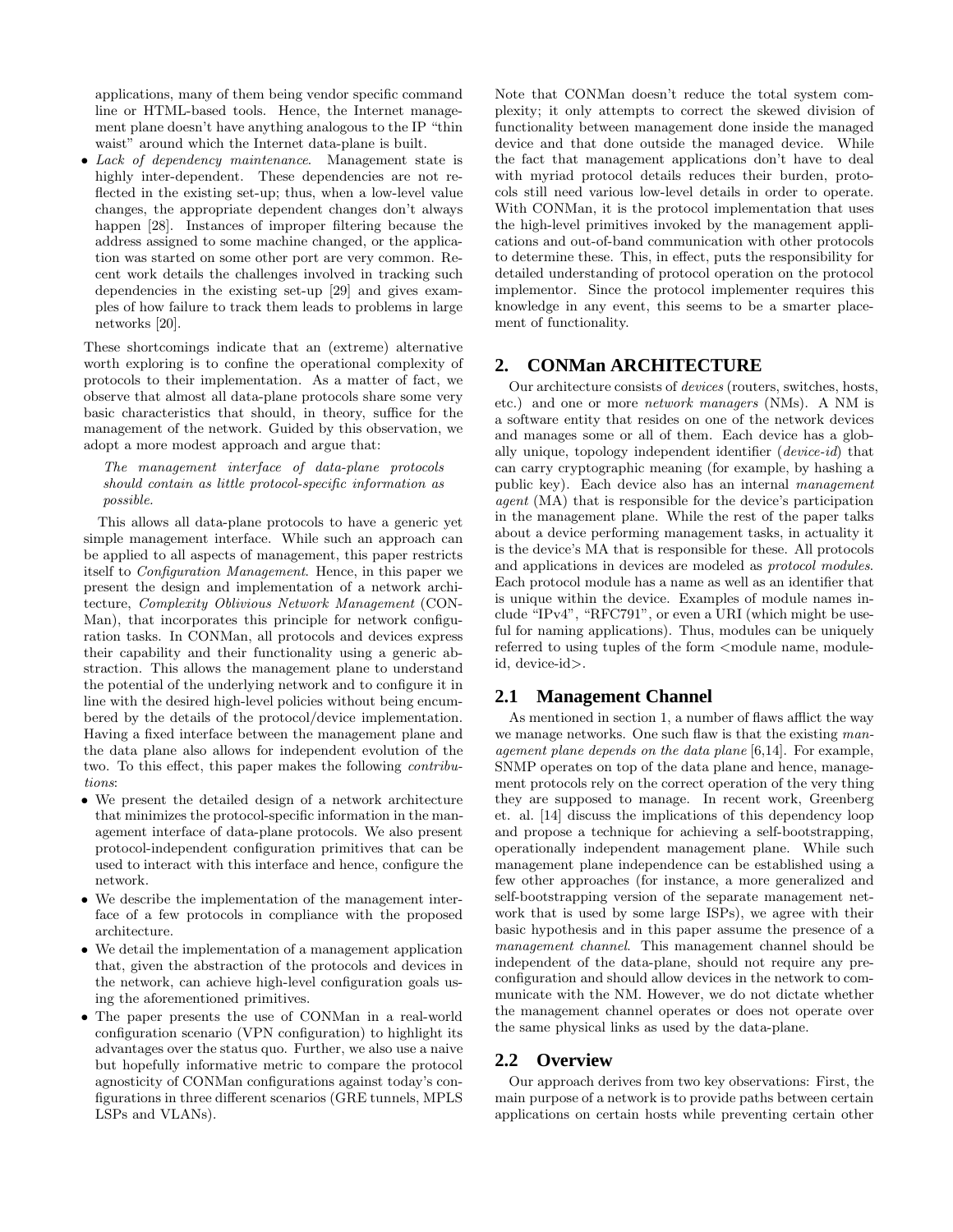applications and hosts from using those paths.<sup>1</sup> Second, we observe that most data-plane protocols have some basic characteristics whose knowledge should suffice for configuring the aforementioned paths. For instance, most protocols have the ability to connect to certain other protocols, to switch packets, filter packets, queue packets and so on. We believe that it is these basic characteristics that should serve as the narrow waist for Internet's management plane. Consequently, the management plane only maps the high-level communication goal into the path through the network (i.e. which protocols should connected and how) and the protocols themselves figure out the low-level parameters that they need to operate.

In our proposal, we try to capture these basic characteristics using a generic abstraction called the Module Abstraction – all protocol modules in CONMan self-describe themselves using this abstraction. To this effect, we model every protocol module as a node with connections to other nodes, certain generic switching capabilities, certain generic filtering capabilities, certain performance and security characteristics, and certain dependencies (figure 1). Thus, the abstraction describes what the protocol is capable of (potential) and what it depends on (dependencies). Further, the module can be configured to operate in a certain fashion (actual) by manipulating its abstraction using the CONMan primitives. Such modeling of protocols using a generic abstraction decouples the data and the management plane so that they can evolve independently of each other.

Each device in the network uses the management channel to inform the NM of its physical connectivity, all modules that it contains, and their respective module abstractions. The module abstraction allows the NM to understand exactly how packets may flow (or not flow) through a given module. This provides the NM with the real picture of the network it does not need to reverse engineer numerous low-level and non-intuitive parameters.

Given the network's real picture and the high-level goals and policies that need to be satisfied, the NM builds a graph of modules in various devices that satisfy these. This graph captures how each module should operate. The NM can then use the management channel to invoke the appropriate CON-Man primitives and configure the modules accordingly. Thus, the NM can configure the entire network from the ground up with (almost) no protocol-specific knowledge. We believe that such as approach would ease network configuration and in general, ameliorate a lot of the problems afflicting network management today.

#### **2.3 Module Abstraction**

There are two kinds of modules: data plane modules and control plane modules. Examples of data plane modules (or data modules for short) include TCP, IP, Ethernet, while examples of control plane modules (or control modules for short) include routing algorithms and negotiation algorithms like IPSec's IKE or PPP's LCP and NCPs.

Data modules connect to each other to carry data packets. These connections are called pipes. Control modules also connect to data modules using pipes for delivery services. Data modules may require the use of a control module; we refer to this as a dependency. For instance, in Figure 1, the IPsec module has a (data plane) pipe to IP, and has a



Figure 1: Modules, pipes, and dependencies form a graph that describes the operation of a device (in particular) and the network (in general). The figure on the right denotes the major components of the module abstraction.

dependency on IKE, which in turn has a pipe to UDP. Ultimately, modules, pipes, and dependencies form a graph that in some sense describes the operation of the network. The data modules self-describe themselves using the abstraction shown on the right in figure 1. Below we briefly comment on the components of this abstraction:

#### *2.3.1 Pipes*

 $Up$  and  $Down$  pipes connect modules to other modules above and below themselves in the same device. Such pipes are point-to-point only. Point-to-point pipes are modeled as unidirectional (and usually come in pairs), though for simplicity we present them as bidirectional. The actual network links are modeled as Physical pipes and can be point-to-point or broadcast. Hence, the path between two modules in two different devices is the sequence of up-down and physical pipes through which packets travel between the modules. Of these, the NM can create up-down pipes. It cannot create physical pipes, but can discover and enable them. Also, pipes have identifiers which the NM can use to refer to them.

Modules are associated with a list of connectable-modules. For example, the connectable-modules for the down pipe of a particular TCP module might be restricted to {IPv4, IPv6} implying that the TCP implementation in question can only operate on top of (have a down pipe to) IPv4 or IPv6.

While modules pass packets between up and down pipes, the end goal is to be able to communicate with modules in other devices. To capture this, each pipe is associated with one or more peers modules. For example, the peer module for a down-pipe of a TCP module would be the remote TCP module to which the down-pipe ultimately leads to. Also, each module is associated with a set of peerable-modules. For example, the peerable-modules for a TCP module are {TCP} while the peerable-modules for a HTTP-server module are {HTTP-client}.

In effect, the notion of pipes abstracts away the details that protocols need for basic operation. Given a connectivity goal, the NM simply builds the corresponding path by creating pipes while the modules determine the low-level parameters. For instance, creating a down pipe from an IP module to an ETH module might be a part of establishing IP connectivity between two hosts and may cause the IP module to communicate with its peer IP module through the management channel to exchange the MAC address of the ETH module below it.<sup>2</sup> Apart from communication with peer modules, modules

 $1$ Of course, this is a simplification since the paths must perform adequately, have certain security properties, etc. but the basic argument still applies.

<sup>&</sup>lt;sup>2</sup>Note that ARP achieves this in the existing set-up and even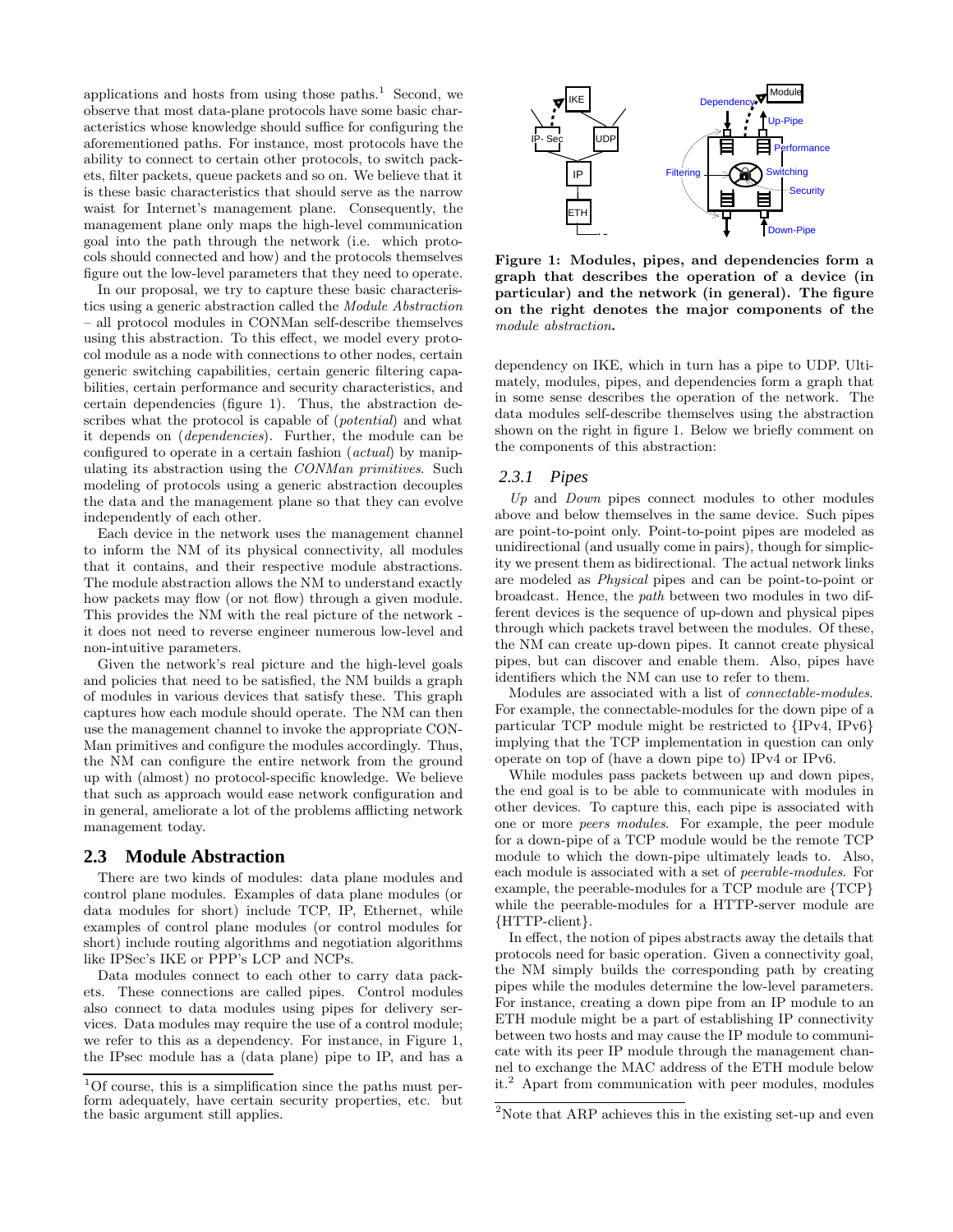may need more help in determining the low-level parameters – they express these as dependencies that need to be satisfied before the pipe can be created.

#### *2.3.2 Switch*

Switches capture the ability of modules to pass packets between up, down and physical pipes. A switch can be unicast or multicast and can have a small number of basic configurations: packets pass between down and up pipes ( $\delta$ down  $\Rightarrow$ up] and  $[up \Rightarrow down]$  switching, e.g. TCP module),  $[down \Rightarrow$ down] switching (e.g. IP module with forwarding enabled),  $[up \Rightarrow up]$  switching (e.g. IP module with loopback functionality),  $[up \Rightarrow phy]$ ,  $[phy \Rightarrow up]$  and  $[phy \Rightarrow phy]$  switching (eg. Ethernet module). A module advertises its switching capabilities. The NM uses this and the information about the connectable-modules of each module to build a potential connectivity graph for the network. As we show in section 3.3, this allows the NM to determine what paths are and are not possible. For instance, the ETH module in a Layer-2 switching device advertises that it can do [phy  $\Rightarrow$  phy] switching and so, can be used by itself along a path between two devices that the NM is trying to connect. As a contrast, the ETH module in a router would not have  $[phy \Rightarrow phy]$  switching capability and so, the NM must use it in conjunction with the IP module on the router.

When incorporating a module as part of a path, the NM must direct the module as to how packets must be switched between the pipes just created – this is the actual switch configuration. Of course, it is not necessary that there be a oneto-one mapping between the pipes. Instead, incoming packets on a pipe may be switched to one of many other pipes and hence, switches may have state which conditions how packets are switched. This switching state can be determined by the module through interaction with its peer module. For instance, the NM, as part of establishing an IP-IP tunnel, may direct an IP module to switch packets between up-pipe P1 (to another IP module) and down-pipe P2 (to the underlying ETH module). The creation of pipe P1 and P2 and the actual switch rule causes the three modules to interact with their peers and determine the parameters needed for a lowlevel routing rule such as ip route to 204.9.169.1 dev eth1 nexthop 204.9.168.1. Alternatively, it also possible that the switching state is generated by control protocols and this is exposed as part of the module abstraction. Section 2.6 discusses these alternatives.

#### *2.3.3 Filters*

The filter abstraction allows modules to describe whether and how they can filter packets. Filter rules are described in terms of other abstracted components: pipes, devices, modules or even module types. Note that in configuring a filter, the NM only needs to specify the component names or identifiers that need to be filtered - it is the protocol implementation that is responsible for determining the relevant protocol fields (such as addresses and port numbers). This process and other related issues are detailed in section 2.5.

#### *2.3.4 Performance*

Unlike the components above, which are quite specific in nature, performance is harder to specify and manipulate. In our current abstraction, performance is reported in terms of

| Name                | Caller       | Callee        | Description |  |
|---------------------|--------------|---------------|-------------|--|
| showPotential       | NΜ           | MA of device  | Sec. $2.4$  |  |
| showActual          | NΜ           | MA of device  | Sec. 2.4    |  |
| create, delete      | NΜ           | MA of device  | Sec. $2.4$  |  |
| conveyMessage       | Module       | Module        | Sec. 2.4    |  |
|                     | (Source)     | (Destination) |             |  |
| listFieldsAndValues | Module       | Module        | Sec. 2.5    |  |
|                     | (Inspecting) | (Target)      |             |  |

Table 1: Functions that are part of the CONMan architecture

six generic performance metrics - delay, jitter, bandwidth, loss-rate, error-rate, and ordering. These encompass most of the IP performance metrics proposed by IETF [36]; though in our architecture the metrics can be used by any module that has the ability to describe its performance, not just the IP module. Additional metrics, such as power, can be added as needed.

Modules and pipes report on their performance with these metrics. They can also advertise the ability to offer performance trade-offs in terms of these metrics. For example, many MAC layer protocols offer optional error correcting checksums which represent a trade-off between error-rate on one hand and bandwidth and delay on the other. Instead of exposing the low-level options and associated parameters, modules specify the trade-offs they can enforce. Just as with filters, the module might allow these trade-offs to be applied to specific traffic classes as specified by the names of modules or pipes and this too is advertised. However, more work is needed towards the way these performance trade-offs can be quantified and what they can capture. Further, protocols modules may have other features such as performance enforcement and security capabilities. Due to space constraints, this paper does not delve into these abstraction components – we refer the interested reader to [4].

### **2.4 Network Manager (**NM**)**

The management channel allows devices in the network to communicate with the NM. Each device uses this to inform the NM of its physical connectivity, thus allowing the NM to determine the network topology. Beyond this, given the network potential, the NM can achieve high level network configuration goals simply by creating and deleting pipes and module components. The following primitives capture the NM's interaction with the devices in the network as part of network configuration. Table 1 shows these and other CONMan primitives offered by the NM and the modules themselves.<sup>3</sup>

(a). showPotential () allows the NM to determine a device's capabilities. The device returns a list of modules with their abstractions. The type of information returned for each module is shown in table 2.

(b). showActual () allows the NM to determine the state of modules in a device. The state of each module includes state for all the pipes, the switch, filters, performance and security enforcement elements. Also returned is a report on the performance parameters. In effect, the NM is presented with the network reality - a module graph and associated information which allows it to understand how the device (and hence, the network) is or should be behaving. By contrast, in the current set up, the NM is presented with all kinds of

with CONMan, the IP module could just as well rely on ARP for the peer's MAC address.

<sup>3</sup>We do not give details of the CONMan API. However, we do show the use of these primitives in section 3.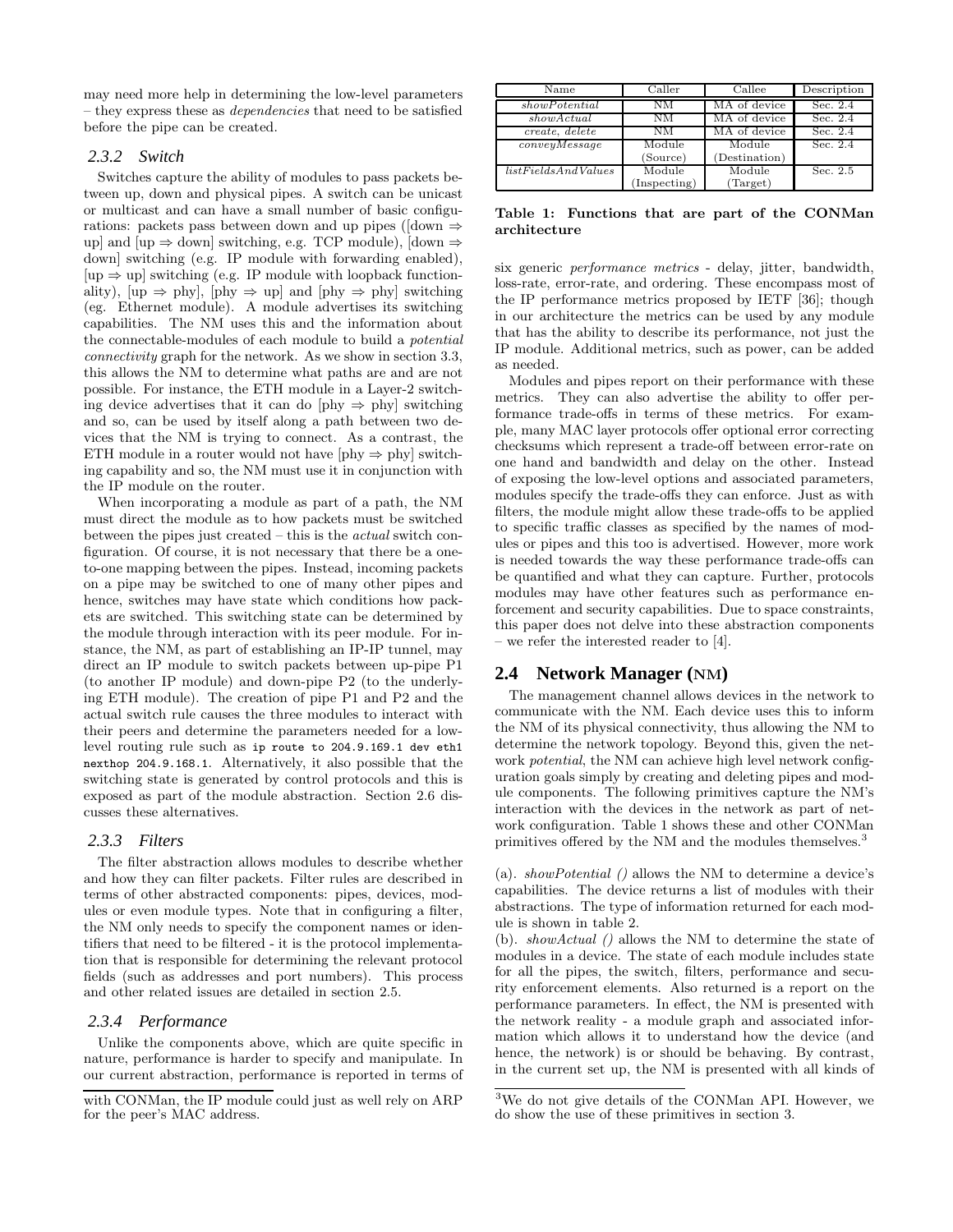| Parameter     | What is advertised?                                  |
|---------------|------------------------------------------------------|
| Name          | $\langle A, x, y \rangle$                            |
| Up and        | Information about up and down pipes such as          |
| Down pipes    | connectable-modules, dependencies etc.               |
| Physical      | Information about the physical pipes (if any)        |
| pipes         | connected to the module                              |
| Peerable-Mod. | Set of modules that can be peers of this module      |
| Filter        | Classification based on which filtering can be done: |
|               | what can be filtered and where it can be filtered    |
| Switch        | Possible switching between up, down and physical     |
|               | pipes; Is the switch state generated locally         |
|               | or needs to be provided externally                   |
| Performance   | Performance metrics that are reported for the        |
| Reporting     | module's pipes, filters, switch etc.                 |
| Performance   | Traffic classes to which performance trade-offs      |
| Trade-Offs    | can be applied and the possible trade-offs           |
| Others        | Performance Enforcement and Security                 |
|               | Capabilities (not explained)                         |

Table 2: Module abstraction; showPotential () describes each module using this abstraction

MIB objects from which it must deduce network behavior. (c). create () and delete () allow the NM to create and delete pipes, filter-rules, switch-rules and performance enforcement state (queuing structures or service classes). The *showPoten*tial () function provides the NM with all the information it needs to create and delete components.

The NM does not need protocol specific knowledge to use these primitives. For instance, it can create up-down pipes simply by satisfying their dependencies and invoking the *cre*ate function. For instance, consider a NM creating a pipe between an IP module and an underlying GRE module. In terms of today's configuration, this amounts to creating a new GRE tunnel which requires a number of low-level parameters to be specified. With CONMan, it is the GRE module that coordinates these parameters with its peer GRE module. For instance, the modules may exchange the tunnel key values to be used, so the NM does not need to know the notion of keys. Since the management channel allows the modules to communicate only with the NM, the NM provides:

(d). conveyMessage () allows modules to convey messages to each other through the NM (see detailed example in section 3.2).

### **2.5 Hiding Complexity**

Much of the reduction in management plane complexity comes from the fact that the NM operates in terms of the abstract components, while the protocol modules themselves translate these into concrete protocol objects.

For example, the NM can simply ask a module to filter packets between two given modules - "drop packets from module  $\langle IP, B, y \rangle$  and going to  $\langle FOO, C, z \rangle$ " (where FOO is an application module with up-down pipes to TCP). The protocol module itself is responsible for determining the actual protocol fields. For example, given the high-level specification above, the inspecting module determines that it needs to "drop packets from source address 128.19.2.3 and destined to address 20.3.4.5, port 592". This ensures that the NM, while being opaque to protocol-specific fields, can trace the paths between applications and hence, can reason about its policies regarding a particular application-module.

In some cases, the inspecting module may know what fields and field values to check for on its own. But in other cases, it may not. To address this, CONMan modules provide a *list*-FieldsAndValues () function. This allows other modules to query the target module for the low-level fields and field values corresponding to the identifiers associated with its components. Hence, in the example above, the inspecting module can send queries to the target modules  $\langle IP, B, y \rangle$  and  $\langle$ FOO,C,z $>$  (via the NM), as well as to the modules below them, and ask those modules what field values it should be checking for.

Such an approach also allows for maintenance of network state dependencies – the need to update the dependent state in different modules when some low-level value in a given module changes. To ensure this, the NM tracks the dependencies between component identifiers (that have been resolved) and opaque low-level fields. Also, the NM installs triggers in the target modules telling them to inform the NM when their low-level values change.

However, not all detailed protocol values can be or should be determined by the protocols themselves. For instance, it appears difficult to expect IP modules to chat among themselves and assign IP addresses [12]. This is best done by the NM having explicit knowledge of how to assign IP addresses (as DHCP servers do today). Similarly, tasks like regular expression matching in HTML do not seem amenable to abstraction and should be done by specialized NMs such as Intrusion Detection Systems. Further, there are cases such as P2P protocols where protocol designers don't want to provide the protocol values since they don't want to be filtered. Thus, there are scenarios where the NM will have to deal with protocol-specific details.

### **2.6 Control Modules**

Many data-plane protocols rely on externally generated state for their operation. Today, this may be provided manually as part of the protocol configuration. Alternatively, control-plane protocols can generate some of the state required for data plane operation. For example, routing protocols generate the IP routing table. Similarly, LCP generates PPP configuration state.

In CONMan, data modules can generate this state by interacting with their peer modules based on the create/delete primitives invoked by the NM. While this follows from the general CONMan philosophy, there are cases where such an approach poses challenges regarding the scalability, robustness and responsiveness of the network.

Alternatively, even in CONMan, we may rely on control protocols for the low-level state. However, control modules do not fit into the generic module abstraction presented earlier. Instead, they advertise their ability to provide the state for certain data modules and the NM simply uses them. For example, the PPP module could advertise that it has a dependency on external state (say, X) and the LCP module advertises that it can satisfy dependency X. While relying on control modules suffices in some cases, there are also cases when the control module itself requires quite a bit of configuration. Also, the fact that the NM does not generate this state hinders its ability to understand related network operations and gets in the way of root-cause analysis. Finally, errors in control module operation cannot always be debugged by the NM. For example, the NM does not understand BGP and hence, cannot be expected to debug route flaps and the resulting prefix dampening.

One way to address some of these problems is to let the NM perform the function of the control protocols whereby it uses some high-level goal to generate the required state itself. Of course, this implies that the state generation logic must be embedded into the NM. For example, the 4D research [14]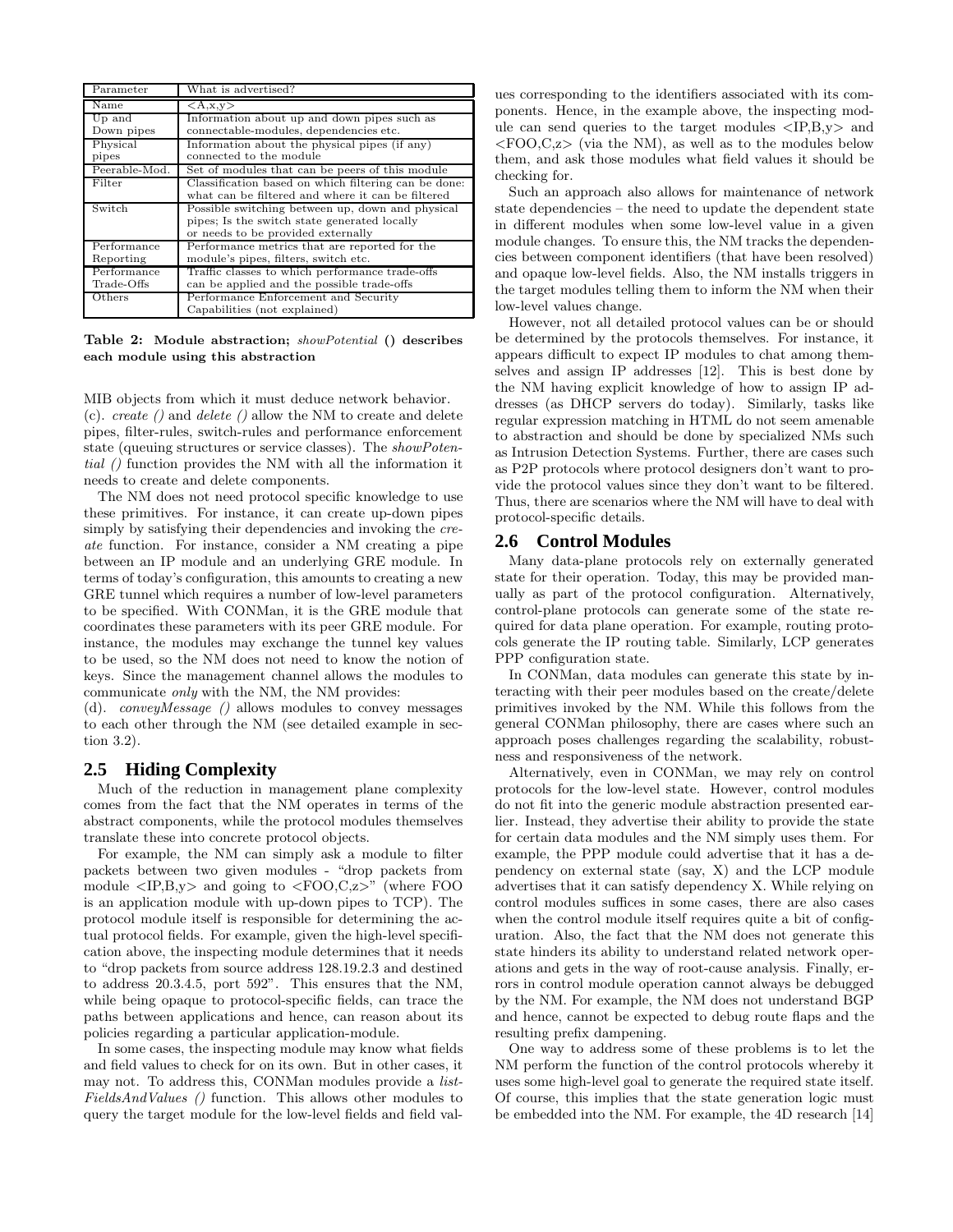

#### Figure 2: CONMan workflow: from high-level goals to device configuration

argues for the replacement of routing protocols, with the NM using its knowledge of the topology to set the switch state for IP modules in devices across the network. A characterization of the scenarios in which state should be generated by the protocols themselves against the ones in which existing control protocols should be used against the ones in which the control protocols should be replaced is an important question in the context of CONMan. However, in order to explore the limits of our proposal (i.e. what can be captured and what cannot be captured), this paper (rather naively) ignores the existence of control protocols. Hence, our implementation, for the most part, involves the protocol modules generating the low-level details.

### **3. IMPLEMENTATION**

In CONMan, human managers don't write device-level scri- -pts; instead, they specify high-level configuration goals and it is the NM and the protocol modules that map these to the required low-level configuration. This process is shown in figure 2 and is detailed in various parts of this section.

We implemented four protocols (GRE, MPLS, IP, ETH) as CONMan modules through user-level wrappers around the corresponding existing protocol implementation in Linux (kernel 2.6.14). We also implemented a NM that understands the CONMan abstraction and implements the CON-Man NM primitives. In section 3.2, we use the establishment of GRE tunnels as an example to detail our GRE module implementation. This, in effect, describes the mapping of a low-level goal to device-level scripts (see figure 2). In section 3.3, we detail how our NM implementation can map a human-specified high-level goal to low-level goals by describing the configuration of provider-provisioned Virtual Private Networks (VPNs) with CONMan.

### **3.1 Management Channel**

The testbed used for the examples described below comprised of Linux-based PCs operating as end-hosts and routers with Ethernet as the connecting medium. All the PCs were equipped with a separate management NIC and connected to a separate network that served as the management channel for our experiments. Communication between the protocol modules and the NM was done through UDP-IP over this management channel. Note that this is not ideal since the management channel had to be pre-configured; however, this can avoided by using techniques proposed in [14].

### **3.2 GRE tunneling**

GRE is an encapsulation protocol that can be used to encapsulate a network protocol (payload protocol) in another network protocol (delivery protocol). We focus on GRE with IPv4 as the underlying delivery protocol - GRE-IP. Consequently, each tunnel is characterized by a source and a destination IP address. Besides this, GRE also involves key'ing of tunnels - the source and the destination must agree on the key for the tunnel to operate correctly. Configuring such a GRE-IP tunnel today requires the management plane to

|              | $\rm Parameter$                          | Value                                                                                                |
|--------------|------------------------------------------|------------------------------------------------------------------------------------------------------|
| ï            | Name                                     | <gre, device-id,="" module-id=""></gre,>                                                             |
| ii.          | Up.Con-Modules                           | IPv4                                                                                                 |
| iii          | (Connectable-Modules)<br>Up.Dependencies | Performance Trade-offs to be spec-<br>ified                                                          |
| iv           | Down.Con-Modules                         | IPv4                                                                                                 |
| $\mathbf{v}$ | Down.Dependencies                        | None                                                                                                 |
| vi           | Physical pipes                           | None                                                                                                 |
| vii          | Peerable-Mod.                            | $_{\rm GRE}$                                                                                         |
| viii         | Filter                                   | Nil                                                                                                  |
| ix           | Switch                                   | $[Up \Rightarrow Down], [Down \Rightarrow Up]$                                                       |
| x            | Perf Reporting                           | Number of recieved and transmit-<br>ted bytes on each up pipe                                        |
| xi           | Perf Trade-Offs                          | {[Jitter, Delay] Vs [In-order]<br>delivery   Up-pipe}<br>{[Loss-Rate] Vs [Error-Rate]   Up-<br>pipe} |
| xii          | Perf Enforcement                         | Nil                                                                                                  |
| xiii         | Security                                 | Nil                                                                                                  |

Table 3: Abstraction exposed by our GRE implementation

provide the IP addresses of the tunnel end-points, the key values, whether to use sequence numbers or not (sequence numbers help with in-order delivery of tunneled packets) and other protocol specific details such as tunnel TTL, the TOS field for tunneled packets, whether to use checksums or not, and whether to use path-mtu-discovery or not.

We have implemented a GRE module conforming to the CONMan architecture. As mentioned earlier, our implementation is based on the Linux GRE kernel module with a userlevel wrapper that confines the protocol-specific details to the implementation and exposes a generic abstraction to the NM. This abstraction is shown in table 3 and some of the entries are explained below:

ii). Ideally, GRE can carry any payload protocol and hence, there should not be any restriction on the modules that the GRE module can connect to using an up pipe. However, most implementations restrict the payload protocol to a well defined list of protocols - with our underlying Linux implementation, the only payload protocol possible is IPv4.

iii). To create an up pipe, the NM needs to specify the performance trade-offs (see k below) that apply to pipe.

iv,v). The module is restricted to having IPv4 as the tunneling protocol with no explicit dependencies.

ix). The module can switch packets between an up-pipe and a down-pipe. The switching state is generated by the module on its own.

x). The underlying Linux implementation provides limited performance reporting: the number of bytes transmitted and received on each up pipe.

xi). The module offers the following trade-offs: For a given up-pipe, it can trade-off delay and jitter for in-order delivery. The fact that this is attained by enabling sequence numbers whose use needs to be coordinated with the peer GRE module is not exposed. Similarly, the module can trade-off loss-rate for error-rate for a specified up-pipe through the use of checksums.

We now describe how a NM, based on this abstraction, can use CONMan primitives to achieve the following low-level goal:

#### Configure the path between the IP modules  $\langle IP, A, a \rangle$ and  $\langle IP, B, a \rangle$  labeled as (1) through (12) in figure 3.

Note that this is equivalent to creating a GRE-IP tunnel between devices  $A$  and  $B$  in the existing set-up. Also, as men-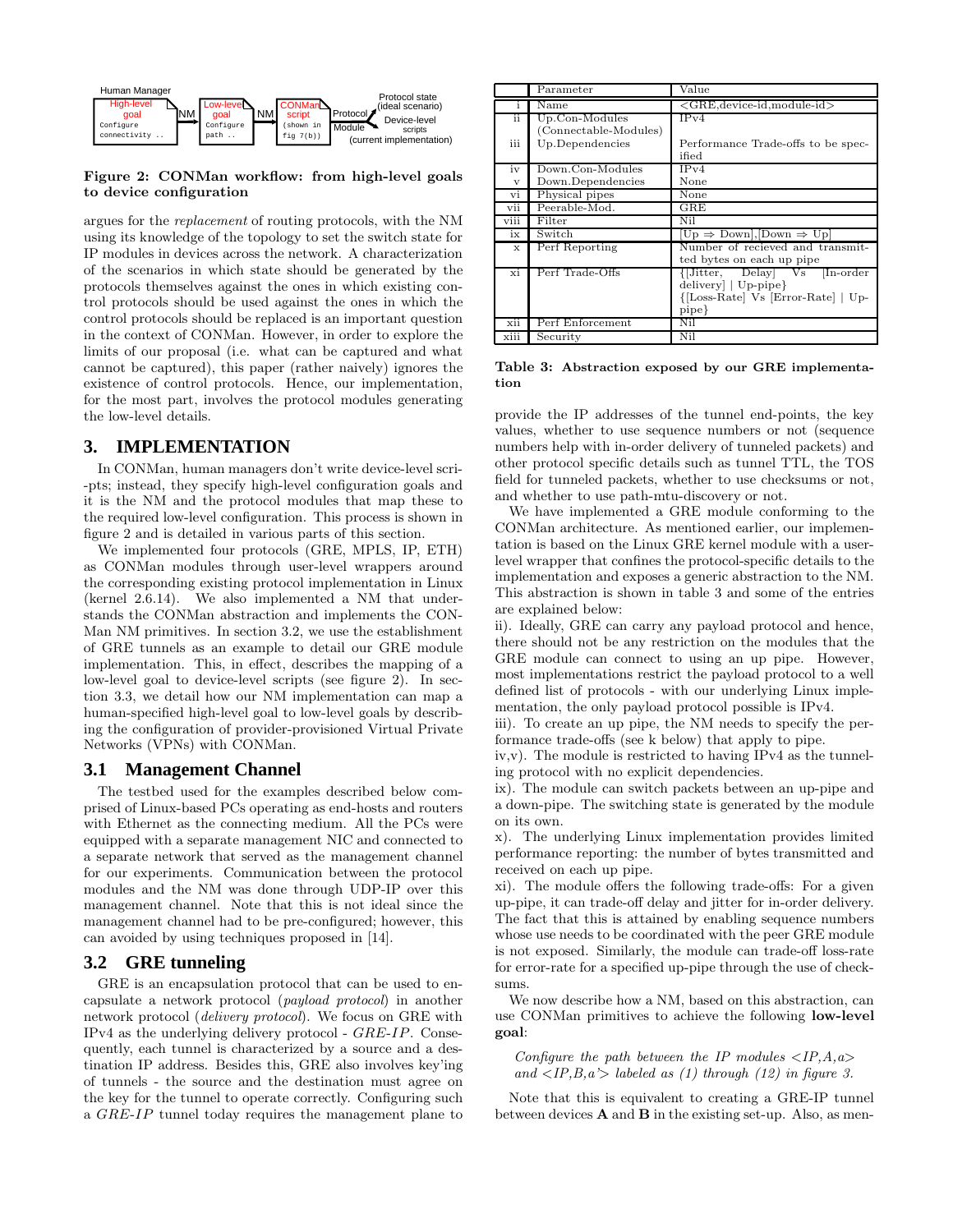

Figure 3: GRE-IP tunnel between devices A and B the NM needs to build the path labeled from (1) to (12).

tioned earlier, the human manager in CONMan is not aware of such low-level goals or the notion of pipes and switches or the CONMan script shown below. Instead, he/she specifies a high-level goal and the next section describes how our NM implementation maps this high-level goal to the aforementioned low-level goal. This mapping process informs the NM which modules along the path are peers of each other – in figure 3, the dashed line between pipes labelled  $(1)$  and  $(12)$  indicates that modules a and a' are peer modules for these pipes (as are modules  $b$  and  $b'$ ).

We also assume that the NM has, as part of the mapping process, invoked the showPotential primitive at these devices and hence, is aware of the CONMan abstraction for all the modules involved; for instance, table 3 shows the abstraction exposed by the module  $\langle \text{GRE-IP.A,b>} \rangle$  (or b for short). The other modules have similar abstractions that are not shown here. This equips the NM with all the information it needs to create the appropriate pipes and switch state. As a contrast, some manual must be read (either by the implementor of the management application or the system administrator) to gain the equivalent knowledge while configuring GRE-IP tunnels today. With this information at hand, the NM can build the segment of the path in device **A** (i.e.  $a \Rightarrow b \Rightarrow c \Rightarrow d$ ) using the following script. A similar script needs to be invoked to build the rest of the path.

| build the rest of the path.                                                        |
|------------------------------------------------------------------------------------|
| (1). P1 = create (pipe, $\langle IP, A, a \rangle$ , $\langle GRE, A, b \rangle$ , |
| $\langle$ IP,B,a' $>$ , $\langle$ GRE,B,b' $>$ ,                                   |
| trade-off: order delivery,                                                         |
| trade-off: error-rate)                                                             |
| (2). P2 = create (pipe, $\langle$ GRE,A,b>, $\langle$ IP,A,c>,                     |
| $\langle$ GRE,B,b' $>$ , $\langle$ IP,B,c' $>$ , None)                             |
| $(3)$ . create (switch, $\langle$ GRE,A,b $>$ , P1, P2)                            |
| (4). P3 = create (pipe, $\langle IP, A, c \rangle$ , $\langle ETH, A, d \rangle$ , |
| $\langle IP, D, g \rangle$ , $\langle ETH, D, f \rangle$ , None)                   |
| $(5)$ . create (switch, $\langle IP,A,c\rangle$ , P2, P3)                          |
| $(6)$ . create (switch, $\langle$ ETH,A,d $\rangle$ , P3, P4)                      |
|                                                                                    |

In the script, command (1) creates pipe P1 between the IP module a and the underlying GRE module b. The fourth and fifth arguments in the command specify the peer IP  $(a)$ and GRE  $(b')$  modules for the pipe being created. Further, the NM satisfies the dependency for creating an up pipe for a GRE module by specifying that it desires in-order delivery of packets and low error-rate. These choices would be based on high-level performance goals specified by the human manager. Similarly, commands (2) and (4) create pipes P2 and P3. Through command (3) the NM specifies that GRE module b should switch between pipes P1 and P2. Similarly, commands (5) and (6) configure the switch in modules c and d respectively.

The simple and structured process described above is all the configuration that the NM needs to do. It is the protocols



Figure 4: GRE-IP Tunnel establishment between devices A and B - the management plane is simplified by ensuring that protocol complexity is restricted to protocol implementation.

that incorporate the complexity of determining the low-level parameters. Each module, based on the commands invoked by the NM, interacts with its peer module through the management channel to determine the required protocol specific parameters – this process is briefly described below and illustrated in figure 4.

On invocation of command (1) and the corresponding command on device  $\bf{B}$ , modules b and b' use the *conveyMessage* primitive to exchange the GRE-specific parameters needed for connectivity between them. These include the GRE key values in each direction, the use of sequence numbers, etc. Some of these parameters are based on the trade-off decisions specified by the NM. For example, the NM, as part of command (1), opts for in-order delivery. This causes modules  $b$  and  $b'$  to negotiate the use of sequence numbers for the GRE tunnel between them. Similarly, on invocation of command  $(2)$ , IP modules c and c' figure out the IP addresses of the tunnel end-points by determining each other's IP address through the use of listFieldsAndValues. Command (3) causes the GRE module  $b$  to generate the actual Linux command to configure the GRE tunnel, the parameters for this command already having been determined:

ip tunnel add name gre-P1-P2 mode gre remote 204.9. 169.1 local 204.9.168.1 ikey 1001 okey 2001 icsum ocsum iseq oseq

Similarly, command (4) causes IP modules c and q to exchange their IP addresses while command (5) causes IP module c to generate the low-level routing rule in device  $\bf{A}$  such that packets to device B are routed through D:

ip route add to 204.9.169.1 via 204.9.168.2 dev eth2

### **3.3 Virtual Private Networks (VPN**s**)**

VPNs are commonly used to connect geographically distributed enterprise sites across the Internet while offering security and performance comparable to connecting the sites across a dedicated network. As the name suggests, a "providerprovisioned VPN" involves the ISP that provides connectivity to the enterprise sites configuring and maintaining the VPN [3]. We implemented a NM that can be used for such VPN configuration. In the interest of brevity, the discussion below focusses on the configuration sub-task of an ISP trying to ensure that traffic between two sites S1 and S2 of a customer C1 is isolated from other traffic. A complete VPN configuration involves doing the same for all pairs of sites of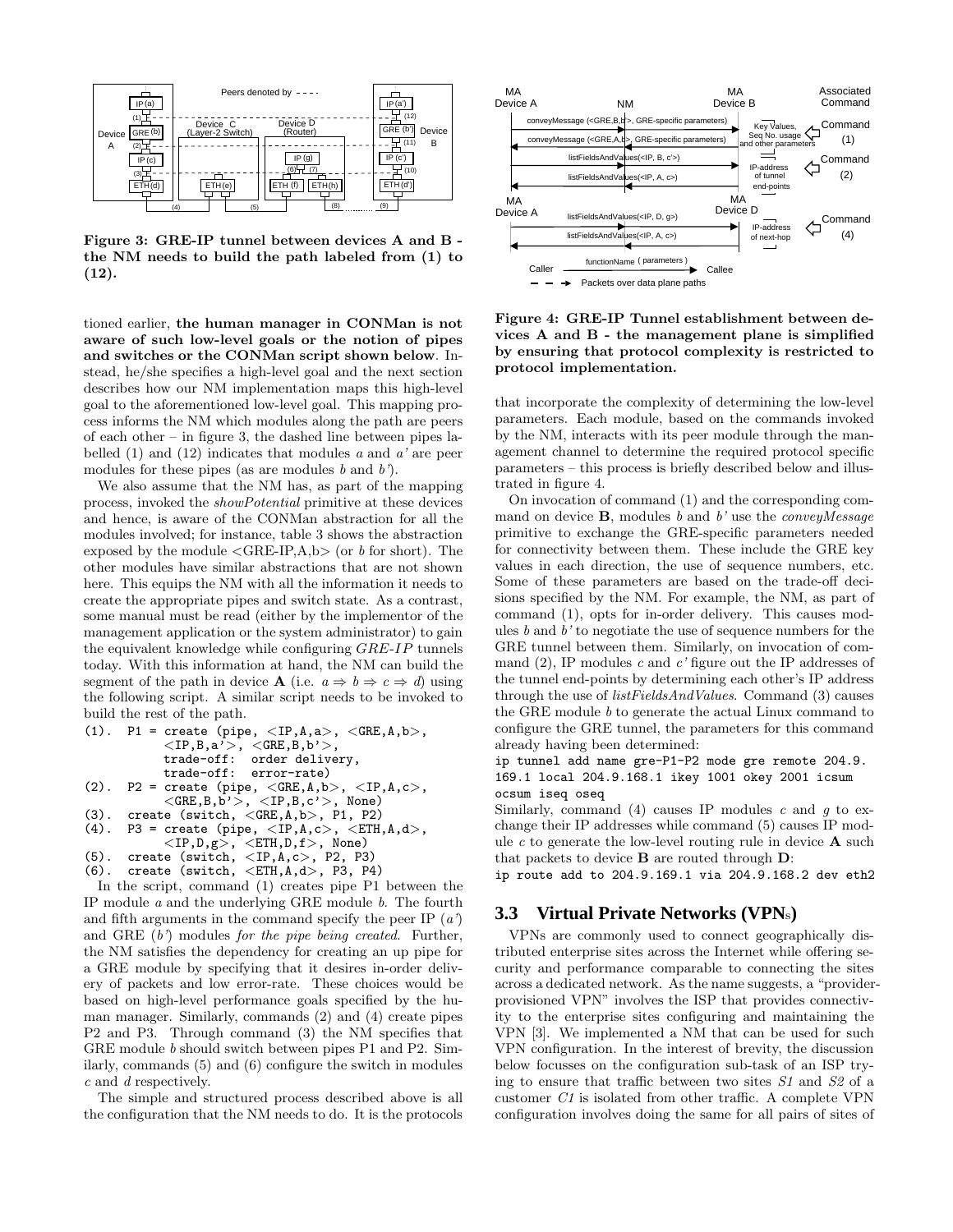

Figure 5: Experimental set-up emulating an ISP and customer sites for the VPN configuration. Figure 5(b) shows the network map and the modules seen by the NM prior to configuration.

each customer needing VPN support. Figure 5(a) shows the relevant part of the set-up in our lab with five Linux hosts (labeled A-E) serving as two of the ISP's edge routers in different POPs  $(A \text{ and } C)$ , the ISP's core router  $(B)$  and customer C1's routers at site S1  $(D)$  and site S2  $(E)$ . Specifically, the NM aims to achieve the following high-level goal specified by the human network manager:

Configure connectivity between sites S1 and S2 of customer C1.

This is equivalent to the following high-level goal in CON-Man terminology:

Configure connectivity between the customer-facing interfaces  $\langle ETH, A, a \rangle$  and  $\langle ETH, C, f \rangle$  (see figure 5(b)) for traffic between C1-S1 and C1-S2.

Ideally, C1-S1 and C1-S2 should be high-level identifiers that get mapped to the IP prefixes for the two sites through communication between the NM of the ISP and the NM of customer C1. However, this paper is restricted to management in a single domain and hence, we provide the NM with this information. Second, we assume that the NM has already assigned IP addresses to the IP modules. Finally, the high-level goal above is imprecise since it does not specify whether traffic between C1-S1 and C1-S2 ought to be isolated or not. Today, this choice is dictated by whether C1-S1 and C1-S2 are public or private IP prefixes and this applies to our implementation too. Consequently, the NM is aware of the notion of public and private addresses. As explained later in the section, this knowledge is used by the NM in the way it finds paths through the network. We admit that this is case of the NM using protocol-specific information. As mentioned earlier, while it is possible to abstract IP addresses, their ubiquity and scarcity combined with the impact of address assignment on routing scalability suggests that it makes engineering sense to let the NM be aware of them and this is what we chose for our implementation.

#### *3.3.1 NM Implementation*

All devices in the ISP's network (routers  $A, B, C$ ) inform the NM of their physical connectivity through the management channel. Given the aforementioned goal, our NM im-

| Module                              | Connectivity and Switching                                                                                                                                                |
|-------------------------------------|---------------------------------------------------------------------------------------------------------------------------------------------------------------------------|
| $\langle$ ETH,A,a $>$               | Up: {IP, MPLS}, Down: None, Phy: to C1-S1,<br>Switching: $[Phy \Rightarrow Up], [Up \Rightarrow Phy]$                                                                     |
| $\langle$ ETH,A,b $>$               | Up: {IP, MPLS}, Down: None, Phy: to<br>$\langle$ ETH,B,c>, Switching: [Phy $\Rightarrow$ Up],[Up $\Rightarrow$ Phy]                                                       |
| $\langle \text{MPLS}, A, o \rangle$ | Up: {IP}, Down: {ETH}, Phy: None, Switching:<br>$[Down \Rightarrow Up], [Up \Rightarrow Down], [Down \Rightarrow Down]$                                                   |
| $<$ IP,A,g $>$                      | Up: {IP, GRE}, Down: {IP, GRE, MPLS,<br>ETH}, Phy: None, Switching: Down $\Rightarrow$ Up], [Up]<br>$\Rightarrow$ Down, Down $\Rightarrow$ Down, Up $\Rightarrow$ Up      |
| $<$ IP,A,h $>$                      | Up: {IP, GRE}, Down: {IP, GRE, MPLS,<br>ETH}, Phy: None, Switching: [Down $\Rightarrow$ Up], [Up<br>$\Rightarrow$ Down], [Down $\Rightarrow$ Down], [Up $\Rightarrow$ Up] |
| $<$ GRE,A,l $>$                     | Up: {IP}, Down: {IP}, Phy: None, Switching:<br>$[Down \Rightarrow Up], [Up \Rightarrow Down]$                                                                             |

Table 4: Connectivity and switching capabilities of the modules in device A.



Figure 6: Potential Connectivity sub-graph for device A.

plementation invokes showPotential at these devices to determine the abstraction for the modules in these devices. Thus, the NM has a network map akin to the one shown in figure 5(b). This also provides the NM with information about how the modules can be connected to each other and how they can switch packets (shown in table 4). Based on this, the NM constructs a graph of potential connectivity with modules as "nodes" and up-down and physical pipes as "edges". Figure 6 shows the device **A** part of this graph.

The NM also includes a path-finder component that can find all paths between any two modules in such a graph. To do so, the component traverses the graph in a depth-first fashion while avoiding cycles. Further, we made two modifications to the traversal: First, the NM knows that a module encapsulates packets in a protocol header when using  $[up] \Rightarrow$ down] and  $[up \Rightarrow phy]$  switching; for example an ETH module adds an Ethernet header to packets that it sends out onto a physical pipe. Similarly, a module decapsulates packets when using  $[down \Rightarrow up]$  and  $[phy \Rightarrow up]$  switching. A module processes the packet header but doesn't remove or add headers when using [phy  $\Rightarrow$  phy], [down  $\Rightarrow$  down] and [up  $\Rightarrow$ up] switching. The traversal keeps track of such encapsulation and decapsulation by the modules along the path and hence, restricts itself to paths that are "sane" in the protocol sense. For instance, assuming that the path shown in figure  $7(a)$  is the path already traversed, this rule implies that the next module should be able to decapsulate or process an IP header and hence, the only possible next module is the IP module in device B, <IP,B,i>. This also allows the NM to determine modules that are peers of each other; in the path above,  $\langle \angle ETH, B, c \rangle$  decapsulates the encapsulation put in by <ETH,A,b> and hence, they are peers.

Second, the NM is aware of the notion of public and private addresses and the traversal uses this information to rule out invalid paths. For instance, the path shown in figure 7(b) is an invalid path as it makes IP modules  $q$  and  $i$  peers even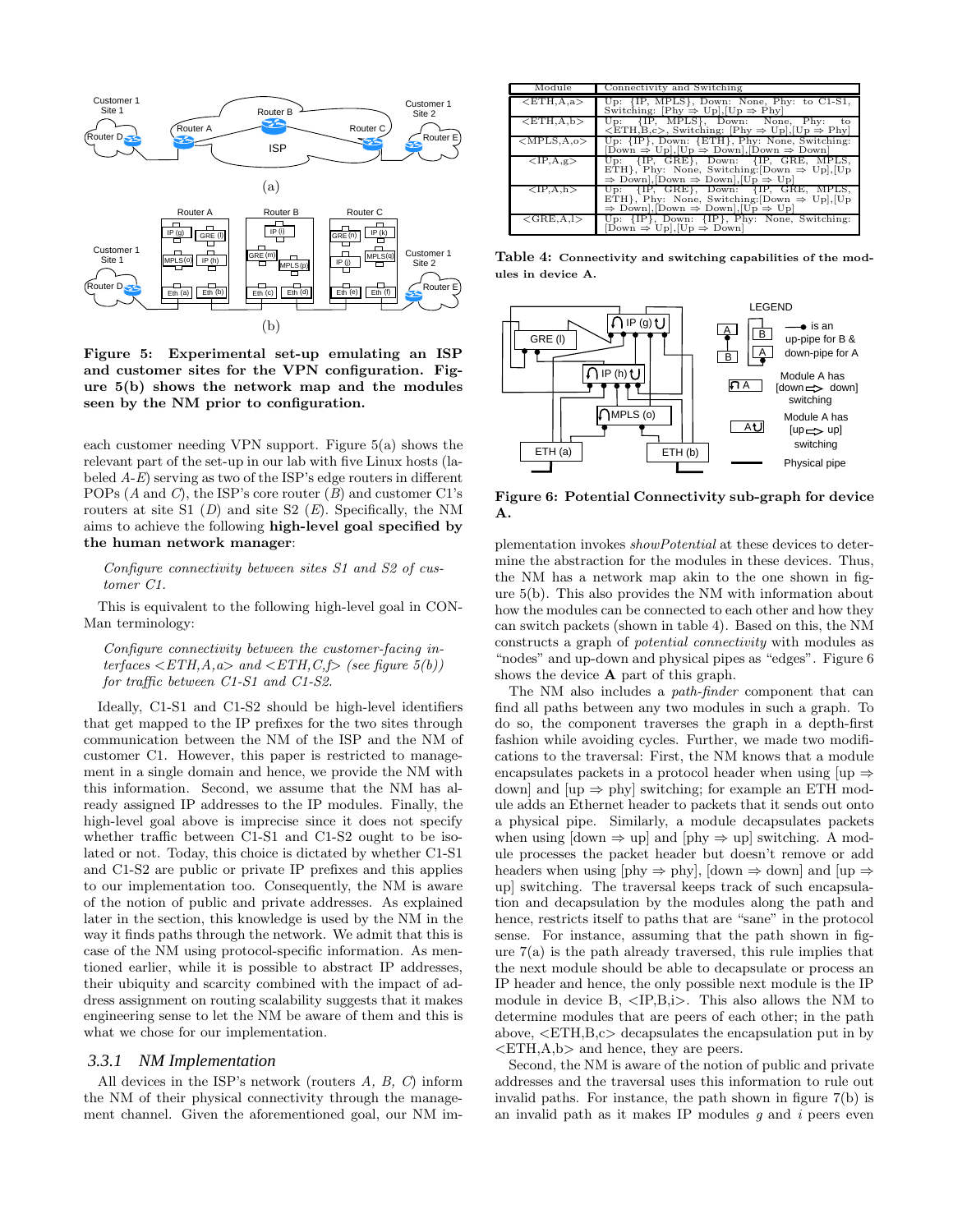

Figure 7: Options explored by the NM's path finder.

though  $g$  is assigned a private address while  $i$  is assigned a public address.

For the given goal, the NM directs the path-finder to find paths between modules  $\langle \text{ETH}, A, a \rangle$  and  $\langle \text{ETH}, C, f \rangle$ . We were expecting the NM to generate the following three paths (we only show the module-id for each module along the path):

1). Using IP-IP tunnel:  $a, g, h, b, c, i, d, e, j, k, f$ .

2). Using GRE-IP tunnel:  $a, g, l, h, b, c, i, d, e, j, n, k, f.$ 

3). Using MPLS: a, g, o, b, c, p, d, e, q, k, f.

However, the NM generated six more paths: IP-IP over MPLS, GRE-IP over MPLS, IP-IP over MPLS only between A and B, IP-IP over MPLS only between B and C, GRE-IP over MPLS only between A and B, and GRE-IP over MPLS only between B and  $C<sup>4</sup>$  While this suggests that we should use more aggressive pruning rules for our traversal, it also shows that the NM can determine the various ways of achieving a high-level goal given the capabilities of the devices in the network. As a contrast, today it is the human managing the network that relies on RFCs and device manuals to determine the options available.

The NM now needs to be able to choose amongst the paths based on high-level directives and/or other metrics. We implemented a very simple algorithm that minimizes the total number of pipes instantiated in the routers. This is, in some sense, akin to minimizing the amount of state on the routers and the communication overhead on the NM. For the scenario in question, the MPLS-based path and the IP-IP tunnel are the best options (our NM implementation prefers the MPLSbased path because the MPLS abstraction mentions that it offers good forwarding bandwidth). We can also think of more sophisticated metrics such as the performance capabilities of the modules along the path or satisfying security constraints. Moreover, while the ability to choose amongst possible configurations without protocol-specific knowledge is critical to the CONMan argument, this is an area that we haven't explored in any detail and is an avenue for future work.

As described in the previous section, once a path is chosen, the NM automatically generates the script of CONMan primitives needed to create the path.

#### *3.3.2 Comparing to the status quo*

For each path in the example above, we directed the NM to generate the CONMan primitives needed to create the path. These primitives were invoked at the modules in the devices (routers A, B and C) to configure them. Since the modules are implemented as wrappers around existing protocol implementations, they in turn generate the device-level scripts from the CONMan primitives. It is the management plane that needs to generate these device-level scripts with today's setup. Below we compare the configurations for two of these paths: the GRE-IP and the MPLS path.

Figure 8(a) shows a Linux configuration snippet at router A that establishes a GRE tunnel to router C and carries traffic between sites S1 and S2 of customer C1. As a contrast, the desired module connectivity and the CONMan commands invoked by the NM at router A to achieve this are shown in figure 8(b). These commands were explained in section 3.2. Similarly, figures 9 shows the Linux and CONMan configuration snippet needed to establish the MPLS path.

Note that while our testbed capabilities constrained us to Layer-3 VPNs, some ISPs establish VPN connectivity at Layer-2. This is typically achieved using Ethernet-over-MPLS or PPP-over-L2TP. Recently, VLAN tunneling has been proposed as another means of doing so [41] and as the use of Ethernet in wide-area networks increases, this could be a future VPN technology. Consequently, we also present the Cisco CatOS and CONMan configuration snippet to establish a VLAN tunnel in figure 10.

The figures show that configuration today requires the management plane to specify a lot of low-level details. As a result, it is difficult to build management applications that automatically generate these configurations. Instead, many management applications provide a better user interface and/or some syntactic sugar to the human manager (this is useful in itself). Even with these applications, the human manager still needs to provide the specifics and this leaves the door open for many kinds of errors; for instance, some error possibilities in figure 8(a) include not configuring device A as a router (command 4), misconfiguring the underlying routing so that traffic from the wrong customer goes into a tunnel or the tunneled traffic is delivered to the wrong customer at the other end (commands 5-9), configuring the tunnel end points with the wrong key values (command 2), using tunnel end point IP addresses that are wrong or do not have IP connectivity between them (command 2), etc.

The CONMan scripts do not appear any-less-fragile. However, the human manager doesn't need to see, much less write, these scripts. All the identifiers in the script, such as the module and device identifiers, are exposed by the devices themselves and learnt by the NM through show-Potential. Further, there is very little protocol-specific information in CONMan scripts and hence, an automated NM can generate the commands and other details algorithmically without incorporating protocol-specific knowledge. Also, the similarity in the CONMan scripts for three completely different protocols can be seen as retrospective (yet relevant) evidence of CONMan decoupling the management plane from data-plane evolution.

To quantify the protocol-agnosticity of CONMan, we coun- -ted the number of protocol-specific commands and state variables in the scripts. Table 5 shows that today's scripts have far more protocol-specific commands and state-variables. As mentioned earlier, the instances of protocol-specific state variables in CONMan scripts (such as C1-S2 representing the IP prefix for customer1-site2 on line  $(3)$  of figure  $8(b)$ ) result from the fact that our current effort is restricted to management in a single domain. On the other hand, CONMan scripts have more generic state-variables. This is an outcome of both the verbose nature of the existing CONMan primitives and the fact that CONMan requires the NM to specify a lot of well-structured and systematically learnt generic information which the protocol modules then use to determine

<sup>4</sup>Typically, ISPs use MPLS-over-MPLS [33] or MPLS-over-GRE [40] for VPN support. Both these configurations are not supported by the Linux hosts used for our experiments and hence, the NM cannot propose these paths.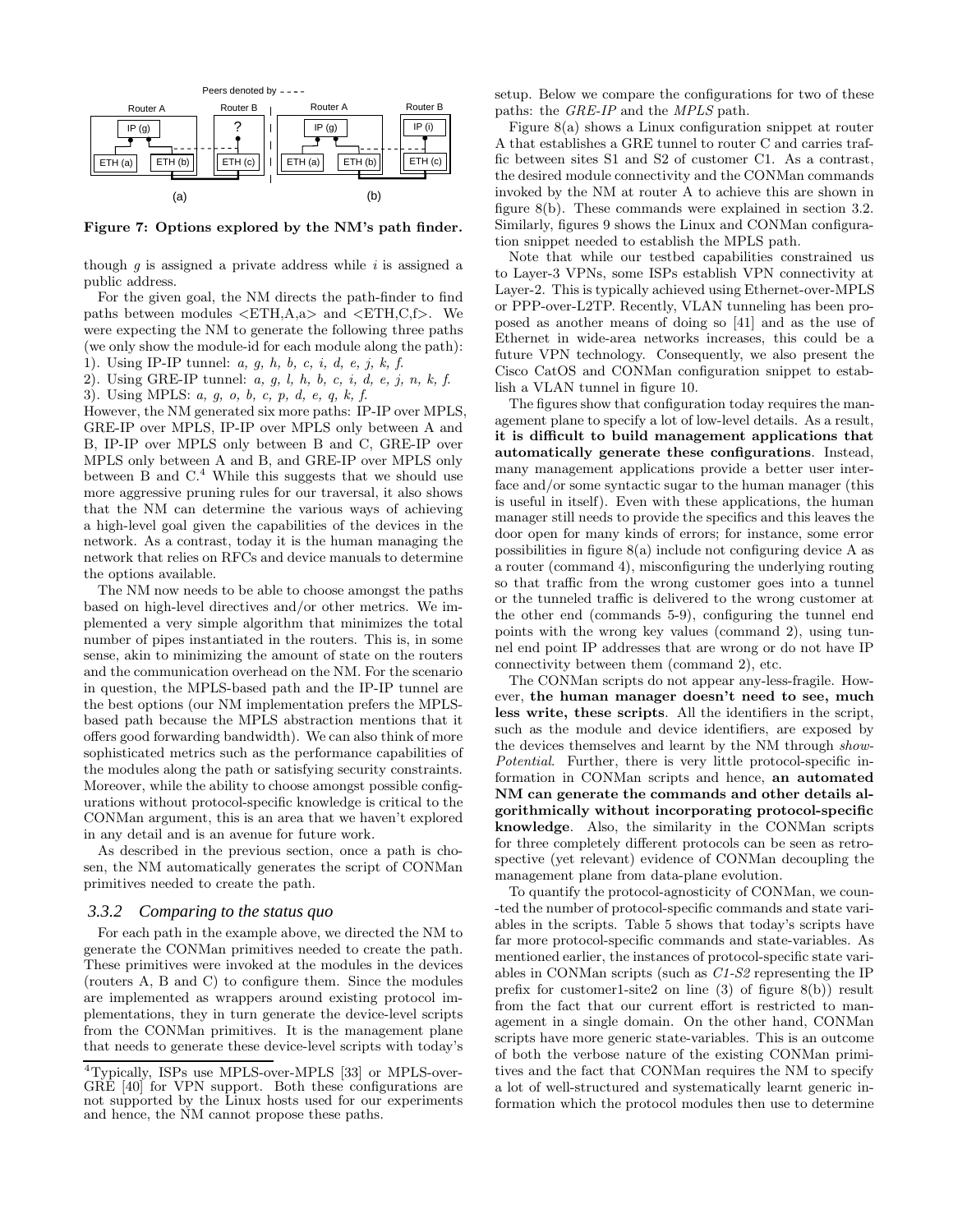

Figure 8: VPN connectivity between sites S1 and S2 of customer C1 through a GRE-IP tunnel between A and C.



Figure 9: VPN connectivity between sites S1 and S2 of customer C1 using a MPLS LSP through router A, B and C.

|                     | GRE |  | MPLS |  |  |  |
|---------------------|-----|--|------|--|--|--|
|                     |     |  |      |  |  |  |
| Generic Commands    |     |  |      |  |  |  |
| Specific Commands   |     |  |      |  |  |  |
| Generic State Var.  |     |  | 6    |  |  |  |
| Specific State Var. |     |  |      |  |  |  |

Table 5: Commands and state variables in Today's (T) and CONMan (C) scripts. The table and the scripts are color/font coded; for instance, the first occurrence of a "Generic Command" in each script appears in Red/Italics and so on.

the protocol parameters. While we admit that these represent very coarse metrics, we see this as a naive yet important step towards quantifying the advantages of having management applications generate CONMan primitives instead of device-level configuration.

### **4. RELATED WORK**

There is a tremendous amount of past work in network management, the most relevant of which we briefly cite here. On the commercial side, SNMPLink [31] lists many existing management tools, from low-end tools like packet analyzers (eg, Wireshark [47]), traffic monitors (eg, MRTG [35]), and SNMP agents (eg, ITM [7]) to high-end managers like Open-View [43].

Zeroconf [51] (and similar efforts like UPnP [46], DLNA [50], etc.) enable "local communication in networks of limited scale" without any configuration [15]. CONMan is more general but there are networks, such as ad-hoc networks, that we don't deal with. Further, with CONMan, the human manager

does need to specify a configuration goal, albeit at a highlevel. However, there are a number of Zeroconf features, such as address auto-configuration using link-local addresses, that CONMan could gain from. Policy-based management [16] tries to reduce the amount of intricate knowledge required by human managers by allowing management of QoS [2,32] and security [37] based on high-level policies. There are efforts in both research [48] and industry [42–45] with the similar goals. While steps in the right direction, some entity still has to map these policies to the individual device configurations. The complexity of this translation was the major impediment in the adoption of policy-based networking [17].

CONMan does not dictate how data-plane protocols should be implemented. However, there is the vast body of literature that does deal with protocol implementation, i.e. through abstractions [1], specification languages (Estelle, LOTOS,

SDL [38]), implementation languages [10,24,25], and modularization (Click [19], [5]). The 4D proposal [14] recognizes the complexity of the Internet's control and management plane and hence, argues for restructuring them. We were motivated by, among other things, 4D's discovery plane. Recently, there has been a spurt of research detailing the reasons for outages and anomalies in IP backbones [22,27], Internet services [28] and BGP routing [11,26]. These studies point to configuration errors as a major culprit. CONMan can reduce these errors, particularly the ones impacting data plane operation. Finally, we believe that CONMan can simplify the cross-layer database and interface proposed in [20], and indeed may provide the basis for the Knowledge Plane objectives laid out by Clark et. al. [9].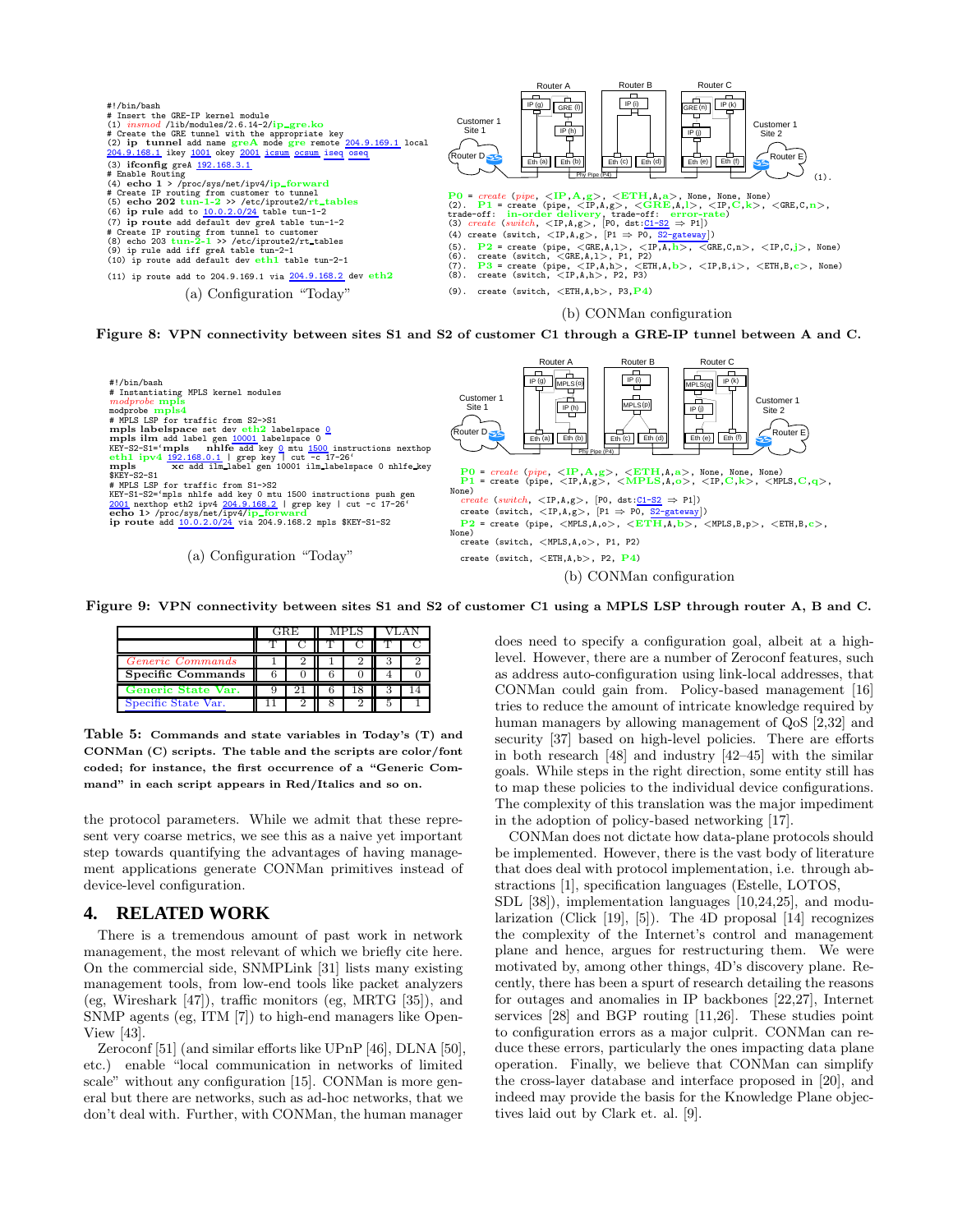

(a) Configuration "Today" on Cisco CatOS



Figure 10: VPN connectivity between sites S1 and S2 of customer C1 through VLAN tunneling between A and C.

#### **5. DISCUSSION AND FUTURE WORK**

In this paper we have presented a network architecture that is amenable to management. Implementation of a few protocols according to the CONMan model and their use in VPN configuration scenarios shows that the approach is worth considering. Though it is too early for us to claim that the abstraction presented here suffices for all data plane protocols and for tasks beyond basic configuration, we do not envision the module abstraction expanding much beyond its current state. As with OSs where we rely on *ioctls* and specialpurpose interfaces for things that cannot be accomplished with the file system interface, in cases where protocol features are not captured by the abstraction (some were mentioned in the paper but we hope they will be few and far between), the low-level parameters will have to explicitly be set. Hence, we allow for the possibility of management applications accessing low-level details and provide the relevant hooks. However, we necessitate that any direct changes to the low-level details be appropriately reflected in the protocol's CONMan abstraction. There are many other avenues for future work, some of which we mention below:

– Scalability: This paper tests the extent to which management interfaces can be made protocol agnostic. However, it does not address concerns regarding the scalability and the robustness of the proposed approach. For instance, an important concern is the amount of traffic and processing load imposed on the NM, especially as a result of changes in highlevel goals or even the network itself. Also, while our current implementation is restricted to lower layer modules and mostly static configuration tasks, scaling would be much more challenging if CONMan were to account for applications too. An extreme resulting scenario would be one where the NM configures modules across the network whenever an application initiates a connection. Note that in such a set-up, the message overhead imposed on the NM(s) would be similar to that imposed on domain controllers in the SANE project [8] and one could use their results to claim that even this can scale.

However, for a lot of tasks, the NM can use existing control protocols. For instance, our current path-finder could easily be modified to use a hierarchical two-step traversal wherein the first step finds paths between devices that have been pre-established using a routing algorithm while the next step finds the complete module-level path given the devicelevel path. Apart from this, CONMan would certainly benefit from many of the proposals to improve the scalability of automated agents within today's SNMP framework [13,23,30].

Further, as discussed below, the NMs themselves may do specialized jobs and hence, scale by divide-and-conquer.

 $-Multiple NMs$ : Our current attempt has focussed on a single NM managing a given network. However, multiple NMs may exist. Primary and secondary NMs will be needed for robustness. We can also imagine multiple simultaneously operating NMs. One reason for this might be that NMs do specialized jobs. For example, one is responsible for tunnel creation while another monitors for security violations. Another reason might be that NMs are administratively nested. For example, a high-level NM creates VLANs, but each VLAN has its own NM. Different domains will have their own NM and these may need to communicate.

– Management Channel: The aforementioned possibilities pr- -esent a number of challenges such as the need for scoped management channels, extending the management channel beyond a single domain, the possibility of conflicting configurations and so on. Consequently, the notion of a management channel needs more thought. However, we would still like to keep the management channel as simple as possible so we don't run into the problem of managing the management channel. Further, the robustness and scalability questions regarding this channel suggest that it should only be used as the basis for low-level configuration. Higher-level management tasks should then rely on the data-plane for communication.

Beyond this, the NM design requires more work. On the user-side, we illustrated a simple high-level goal involving connectivity between two devices. However, we would like to evaluate other high-level goals and their impact on the algorithmic complexity of the NM. An exercise worth pursuing would be to come up with a simple yet precise language for such goals. Challenges for the NM on the the network-side include being able compare the quality of multiple low-level goals that satisfy a given high-level goal, ensuring that the translation process can scale to large networks, etc. Another important question is how to deploy CONMan. It is likely to share IPv6's conundrum: namely that complexity has to be increased over the short-term in order to arrive at reduced complexity over the long-term. However, there is still a lot of work to be done before we can worry about the widespread adoption of CONMan and hence, the path of least resistance towards a manageable, much less a self-managing network.

#### **Acknowledgements**

We would like to thank our shepherd, David Maltz, and the anonymous reviewers for their useful feedback. This work was partially supported by NSF Grants 0338750 and 0626978.